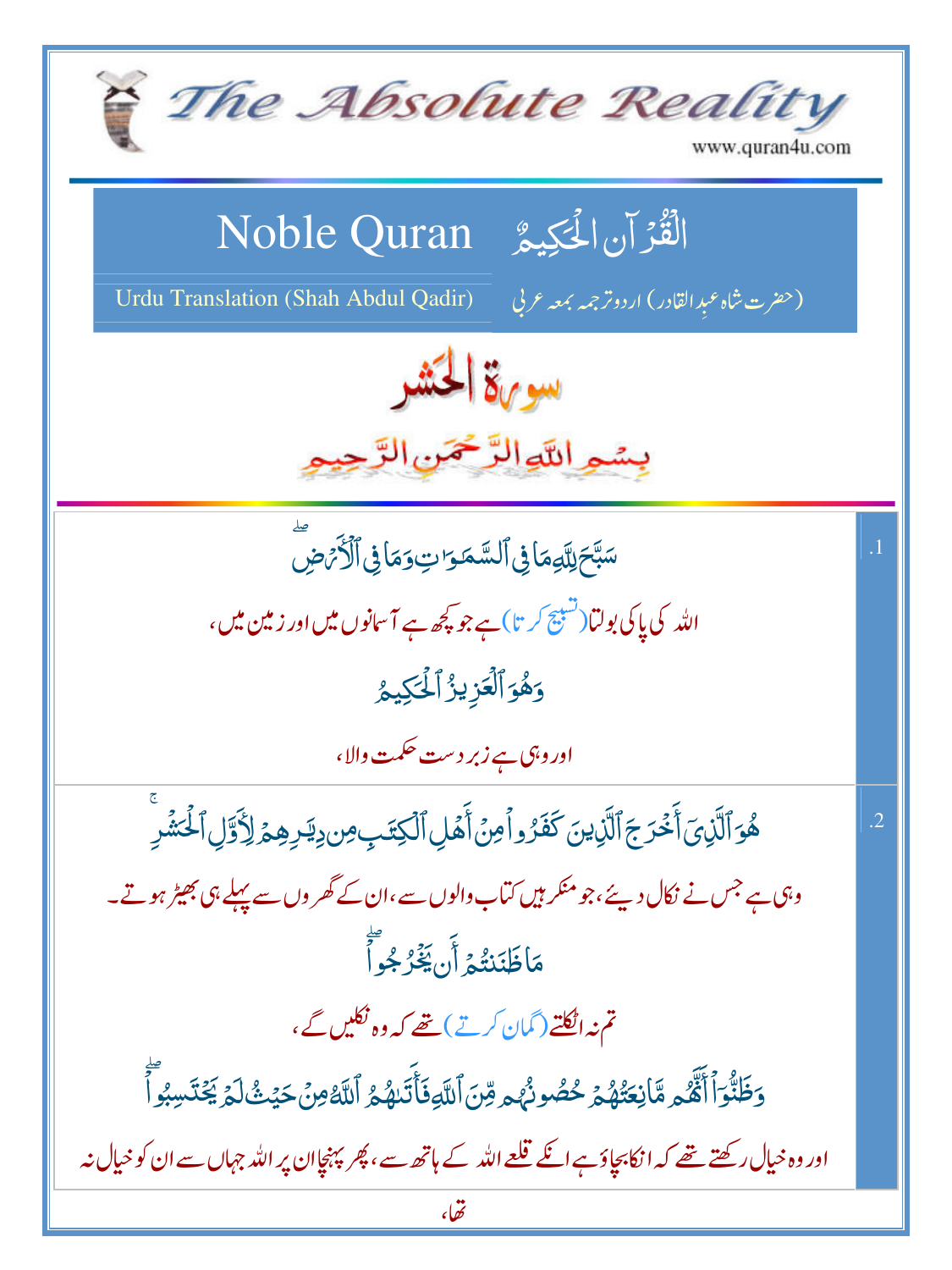| وَقَلَٰنَ فِى قُلُوبِهِمُ ٱلرُّعۡبَ                                                      |                 |
|------------------------------------------------------------------------------------------|-----------------|
| اور ڈالی ان کے دل میں دھاک (رعب)،                                                        |                 |
| يُّخُرِبُونَ بُيُوتَهُمْ بِأَيۡلِايِهِمۡ وَأَيۡلِى الۡهُوَۡضِينَ                         |                 |
| (نتیجہ یہ ہوا کہ)اجاڑنے لگے اپنے گھراپنے ہاتھوں اور (برباد کر دائے)مسلمانوں کے ہاتھوں،   |                 |
| فَأَعۡتَبِرُواۡيَآَوَٰلِٱلۡأَبۡصَٰلِ                                                     |                 |
| سود ہشت مانو(عبرت پکڑ و) اے آنکھ والو!                                                   |                 |
| وَلَوۡلَآ أَن كَتَبَ ٱللَّهُ عَلَيۡهِمُ ٱلۡجَلَّآءَلَعَلَّآبَهُمۡ فِى ٱللَّٰٓئِيَّآ      | .3              |
| اور اگر نہ ہو تا کہ لکھاتھااللہ نے اُن پر اُجڑناتوان کومار دیتادُ نیا( ہی) میں۔          |                 |
| <b>وَلَهُمْ فِى ٱلْأَخِرَةِ عَذَابُ ٱلنَّا</b> مِ                                        |                 |
| اور آخرت میں ہے ان کو آگ کی مار ( دوزخ کا عذاب )۔                                        |                 |
| ذَ <sup>ا</sup> لِكَ بِأَنَّهُمُ شَأَقُّواْ اللَّهَ وَىَسُولَ <i>هَ</i>                  | $\cdot$         |
| اس پر کہ وہ مخالف ہوئے اللہ سے اور اس کے رسول سے،                                        |                 |
| وَمَن يُشَآتِّ ٱللَّحَفَإِنَّ ٱللَّحَشَالِيلُ ٱلۡعِقَابِ                                 |                 |
| اور جو کوئی مخالف ہو اللہ سے، تواللہ کی مار (عذاب)سخت ہے۔                                |                 |
| مَاقَطَعُتُم مِّن لِينَةٍأَوۡتَرَكۡتُمُوهَاقَاۤبِمَةًعَلَىٰٓأُصُولِهَاۚفَبِإِذۡنِٱللَّهِ | $\overline{.5}$ |
| جو کاٹ ڈالا تم نے کھجور کا پیڑ (یا)رہنے دیاکھڑ ااپنی جڑپر،سو(پہ سب ہوا)اللہ کے حکم سے،   |                 |
|                                                                                          |                 |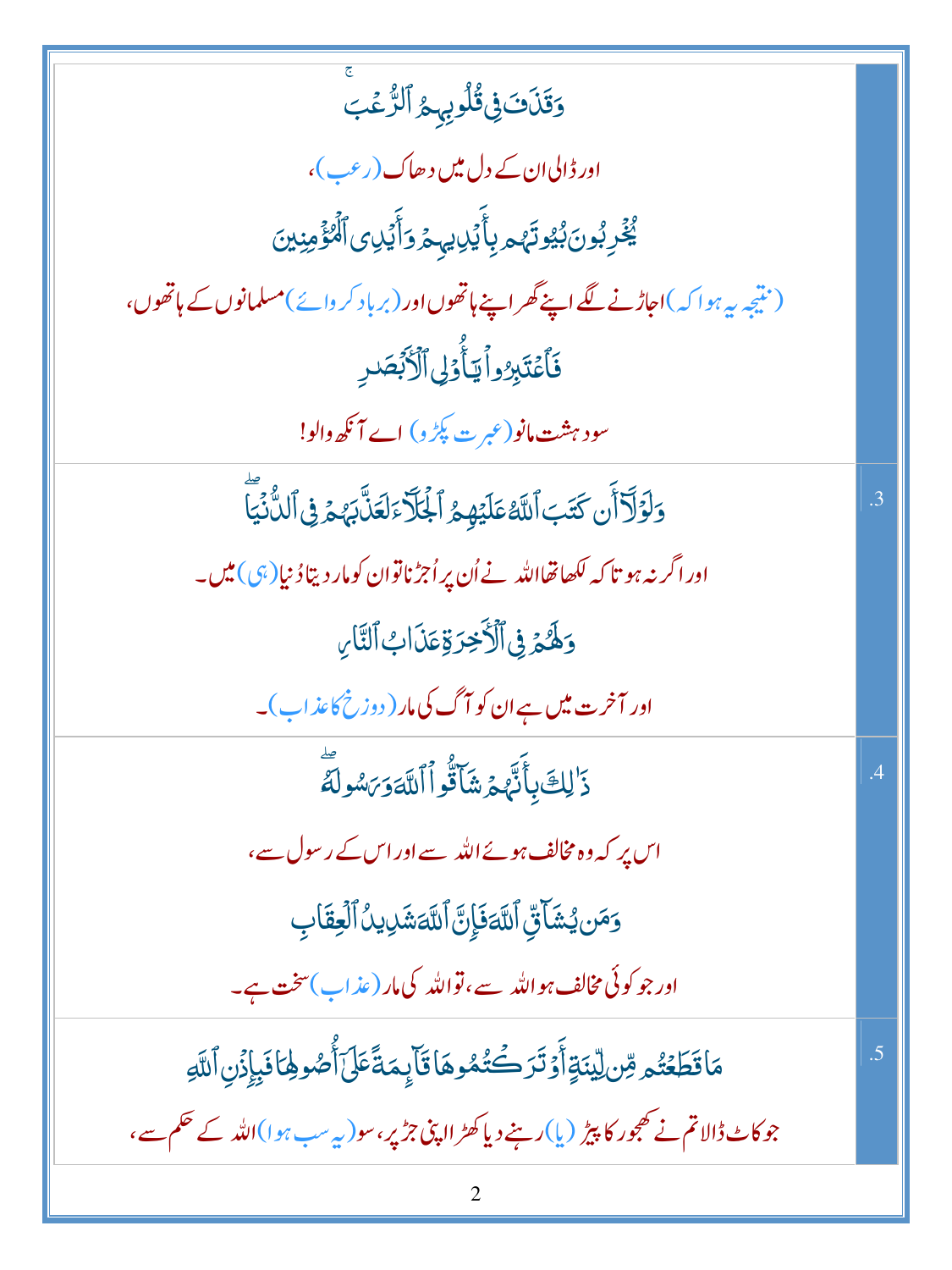وَلِيُخَزِىَ ٱلْقَسِقِينَ اور (اس لئے ہوا) تا( کہ )رسواکرے بے حکموں (نافرمانوں )کو۔ دَمَآ أَنَآءَٱللَّهُ عَلَىٰ بَسُولِهِ ۖ مِنۡهُمۡ فَمَآ أَوۡجَفۡتُمۡ عَلَيۡهِ مِنۡ خَيۡلِ وَلَا *ي*كَابِ  $.6$ اور جوہاتھ لگایااللہ نے اپنے رسول کوان سے،سوتم نے نہیں دوڑائے اس پر گھوڑے اور نہ اونٹ، وَلَكِنَّ ٱللَّهَ يُسَلِّطُ رُسُلَهُ عَلَىٰ مَن يَشَأَءُ لیکن <sub>اللّٰہ</sub> جبّا(تسلط) دیتاہے اپنے رسولوں کو جس پر چاہے۔ **وَٱللَّهُ عَلَىٰ كُلِّ شَيْءٍ قَلِيشٌ** اوراللہ سب چیز کر سکتاہے۔ قَآ أَفَآءَ ٱللَّهُ عَلَىٰ يَسُولِهِۦ مِنۡ أَهَلِ ٱلۡقُدَىٰ فَلِلَّهِ وَلِلرَّسُولِ .7 جوہاتھ لگائے اللہ اپنے رسول کوبستیوں والوں سے سو(وہ ہے )اللہ کے داسطے اور رسول کے وَلِذِي ٱلْقُرْبَىٰ وَٱلۡيَتَمَىٰ وَٱلۡمَسَكِينِ وَٱبۡنِ ٱلسَّبِيلِ اور ناتے (ریشئے ) والے کے اور بن پاپ کے لڑ کوں کے اور مختاجوں کے اور مسافر کے ، كَيْ لَا يَكُونَ دُولَةَٰبَيْنَ ٱلْأَغۡنِيَاۚ ءِمِنكُمۡ تا( کہ )نہ آئے لینے دینے میں (رہے گر دش میں ) دولت مندوں کے تم میں سے۔ وَمَآ ءَاتَنكُمُ ٱلرَّسُولُ فَخُذُوهُوَمَانَهَنكُمۡ عَنۡهُفَأَنتَهُواۡ اور جو دے تم کو رسول سولے لواور جس سے منع کرے سو چھوڑ دو۔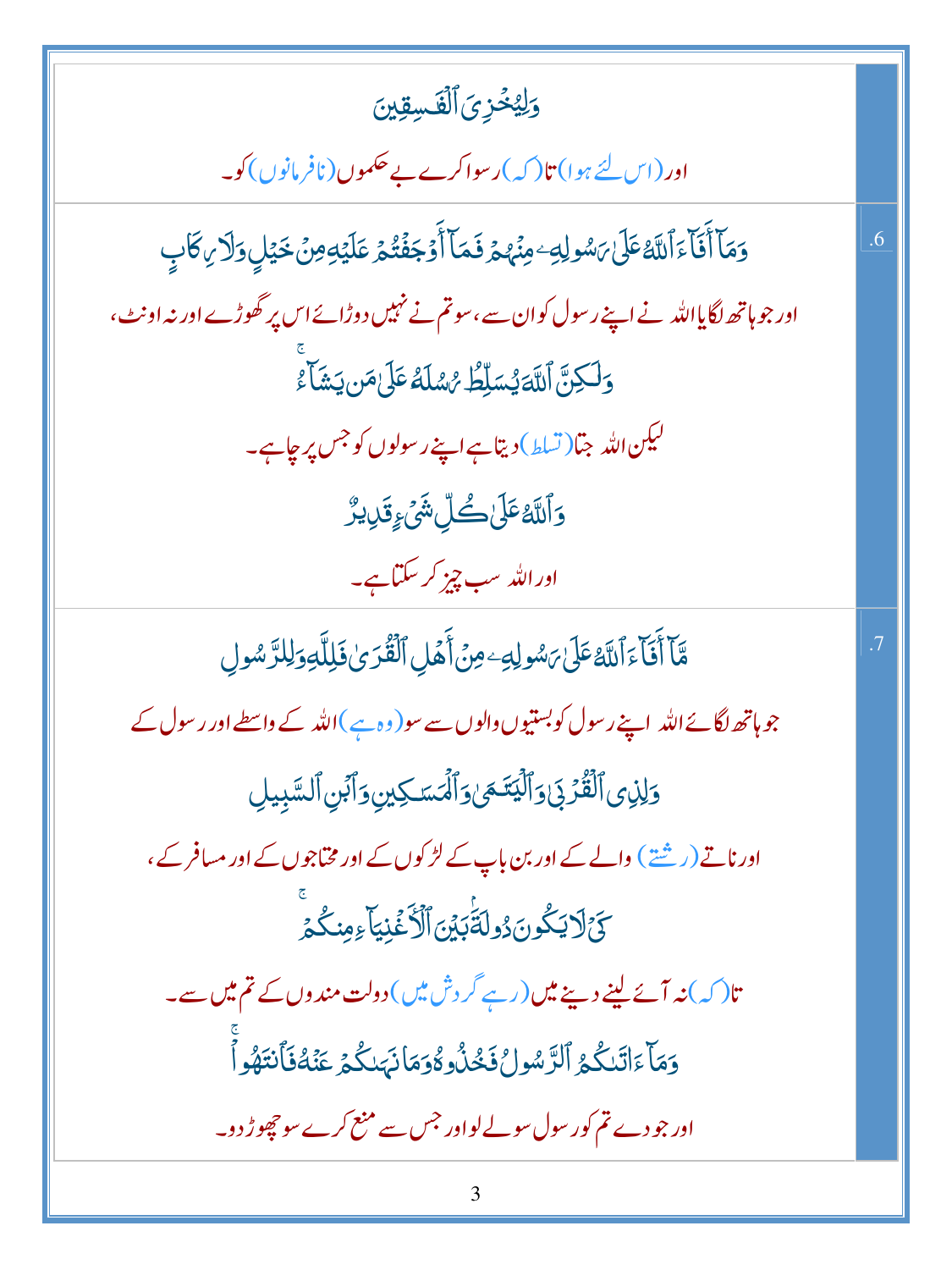وَأَتَّقُواْ ٱللَّهَ إِنَّ ٱللَّهَشَلِيلُ ٱلْعِقَابِ اور ڈرتے رہواللہ سے،ب<sup>ے ش</sup>ک اللہ کی مارسخت ہے۔ لِلۡفُقَرَآءِٱلۡۖۚ<br>لِلۡفُقَرَآءِٱلۡۖفَهَٰٓدِينَٱلَّٰٓنِينَٲ۠ڂۘڔجُواۡۖڡِن دِيَـٰڔهِمۡ وَأَمۡوَاهِمۡ  $.8\,$ (نیز پیہال)واسطے ان مفلسوں و طن حچوڑنے والوں کے (لئے )جو نکالے آئے (گئے ) ہیں اپنے گھر وں سے اور مالوں سے، يَبْتَغُونَ فَضَلاً قِنَ ٱللَّهِوَىِضَوَا نَّا وَيَنصُرُونَ ٱللَّهَوَىَسُولَةَ ڈ حونڈ تے آئے بیں اللہ کافضل اور اس کی رضامند کی،اور مد د کرنے کواللہ ِ اور اس کے رسول کی۔ أُوَلِّبِكَهُمُ ٱلصَّلِقُونَ وہ لوگ وہی ہیں سیجے۔ 5 ٱلَّذِينَ تَبَوَّۦُو ٱلدَّامَ وَٱلْإِيمَنَ مِن قَبَلِهِمْ يُحِبُّونَ مَنۡ هَاجَرَ إِلَيۡهِمۡ 9 اور ( پہ مال ان لو گوں کیلئے بھی ہے )جو گھر پکڑ رہے (مقیم ) ہیں اس گھر ( مدینہ ) **میں اور ایمان میں ان سے پہلے ،** محبت کرتے ہیں اس سے جو وطن چھوڑ آئے ان کے پاس، وَلَايَجِلُونَ فِي صُلُوبِهِمْ حَاجَةً لِمَّآ أُوتُواۡوَيُؤۡثِرُونَ عَلَىٰٓأَنفُسِهِمۡ وَلَوۡكَانَ بِهِمۡ خَصَاصَةٌ اور نہیں یاتے اپنے دل میں غرض (حاجت) اس چیز سے جوان کو ملا، اور اول رکھتے (ترج جسے بین ان کواپنی جان سے ،اور اگر جیہ ہو اپنے اوپر بھوک۔ وَمَن يُوقَ شُحَّ نَفْسِهِ ۖ فَأُوَلَّبِكَ هُمُ ٱلْمُفۡلِحُونَ اور جو بحایا گیااینے جی ( <sup>فف</sup>س ) کے لا پ<sup>ل</sup>ج سے ، تووہی لوگ <del>ہی</del>ں مر ادیانے والے۔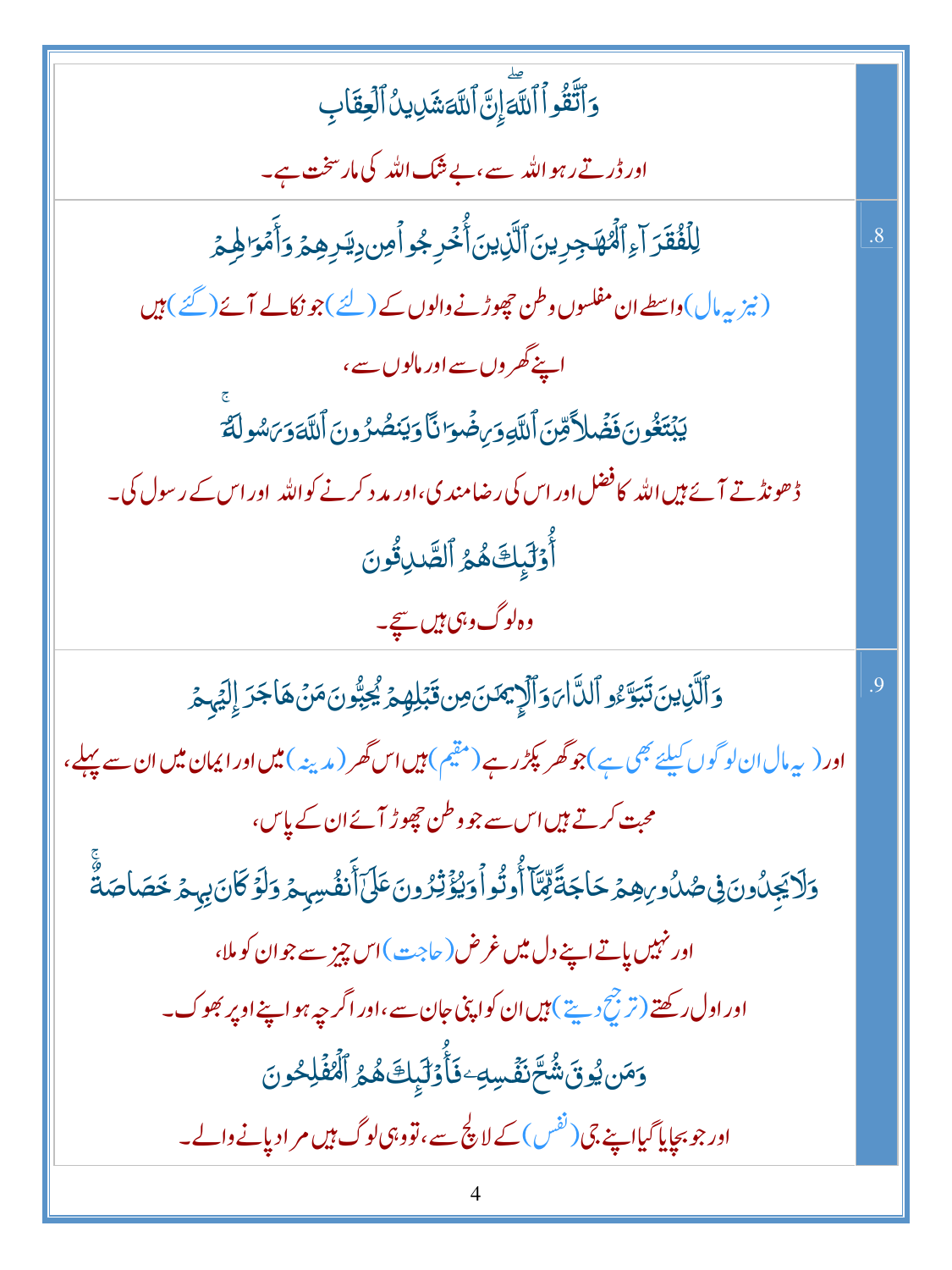| .10 |
|-----|
|     |
|     |
|     |
|     |
|     |
|     |
|     |
| .11 |
|     |
|     |
|     |
|     |
|     |
|     |
|     |
|     |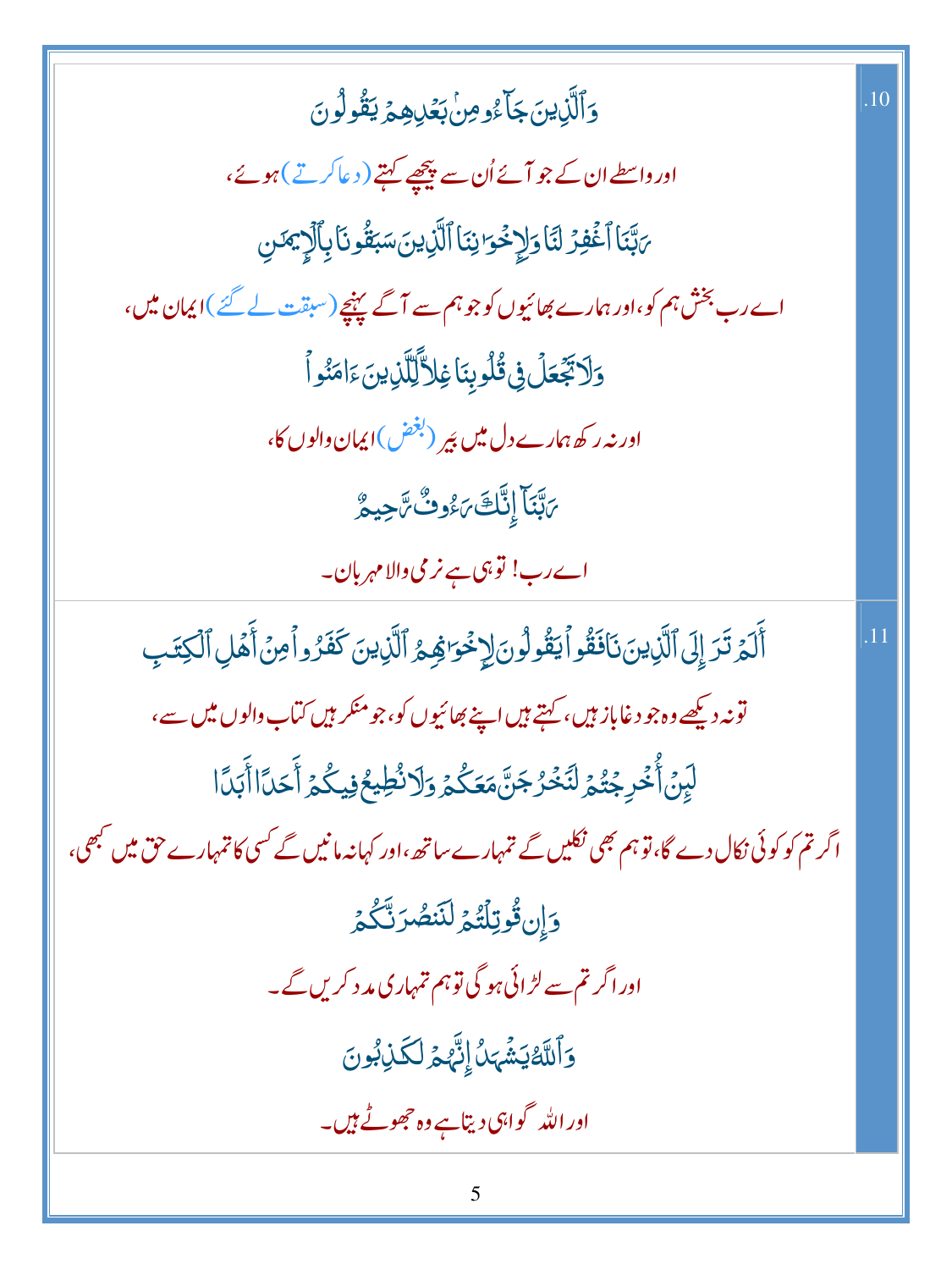| لَبِنۡ أَخۡرِجُواۡٱلۡ یَخۡرُجُونَ <i>ۥمَعَهُمۡ</i> رَلَبِن <b>ُ تُوتِلُواۡٱلَایَنصُرُونَ</b> هُمۡ        | .12 |
|----------------------------------------------------------------------------------------------------------|-----|
| اگر وہ نکالیں جائیں گے ، بیرنہ نکلیں گے ان کے ساتھ ،اور اگر ان سے لڑ ائی ہو گی بیرنہ مد د کریں گے ان کی۔ |     |
| وَلَبِن نَّصَرُوهُمْ لَيُوَلَّنَّ ٱلْأَذَّبَدَ ثُمَّ لَا يُنصَرُونَ                                      |     |
| اور اگر مد د کریں گے تو بھاگیں گے پیٹھ دے کر ، پھر کہیں مد دنہ پائیں گے۔                                 |     |
| ڶۯ <i>ڎؿ۠ۮ</i> ٙڶٞۺؘڷۨ <i>۠؆ۿؙ</i> ڹ <i>ڐۘڣۣ۬ڞ۠ۮؙۏۑۿؚۄڡؚٚڹٲ</i> ڷ <i>ڐۜ</i> ۣ                            |     |
| البتہ تمہاراڈر زیادہ ہے ان کے دل میں اللہ سے۔                                                            |     |
| ذَ <sup>ا</sup> لِكَ بِأَنَّهِمْ قَوْمٌ لَّا يَفۡقَهُونَ                                                 |     |
| بہراس سے (لئے ) کہ وہ لوگ (سمجھ) بوجھ نہیں رکھتے۔                                                        |     |
|                                                                                                          |     |
| لَايُقَتِلُونَكُمُ جَمِيعًا إِلَّا فِي قُرًى كُحَصَّنَةٍ أَوۡ مِن وَىَ آءِجُلُ بِ                        |     |
| لڑنہ سکیں گے تم سے سب مل کر ، مگر بستیوں کے کوٹ ( قلعوں ) میں ، یادیواروں کی اوٹ میں۔                    |     |
| ڹٵۧ <i>ۺۿۄ</i> ڹؽٙٮؘ۬ۿ <i>۠ۄۧ</i> ۺؘڸؠڵۘ                                                                 |     |
| ان کی لڑائی آ <sup>پ</sup> س میں سخت ہے۔                                                                 |     |
| ى<br>ئۇسۇمۇ جىيغاد <b>ڭلونۇ</b> مۇشق                                                                     |     |
| توجانے وہ اکھٹے ہیں اور ( گر ) ان کے دل پھوٹ رہے ہیں۔                                                    |     |
| ذَٰلِكَ بِأَنَّهُمۡ قَوۡمٌ لَّا يَعۡقِلُونَ                                                              |     |
| یہ اس سے کہ وہ لوگ عقل نہیں رکھتے۔                                                                       |     |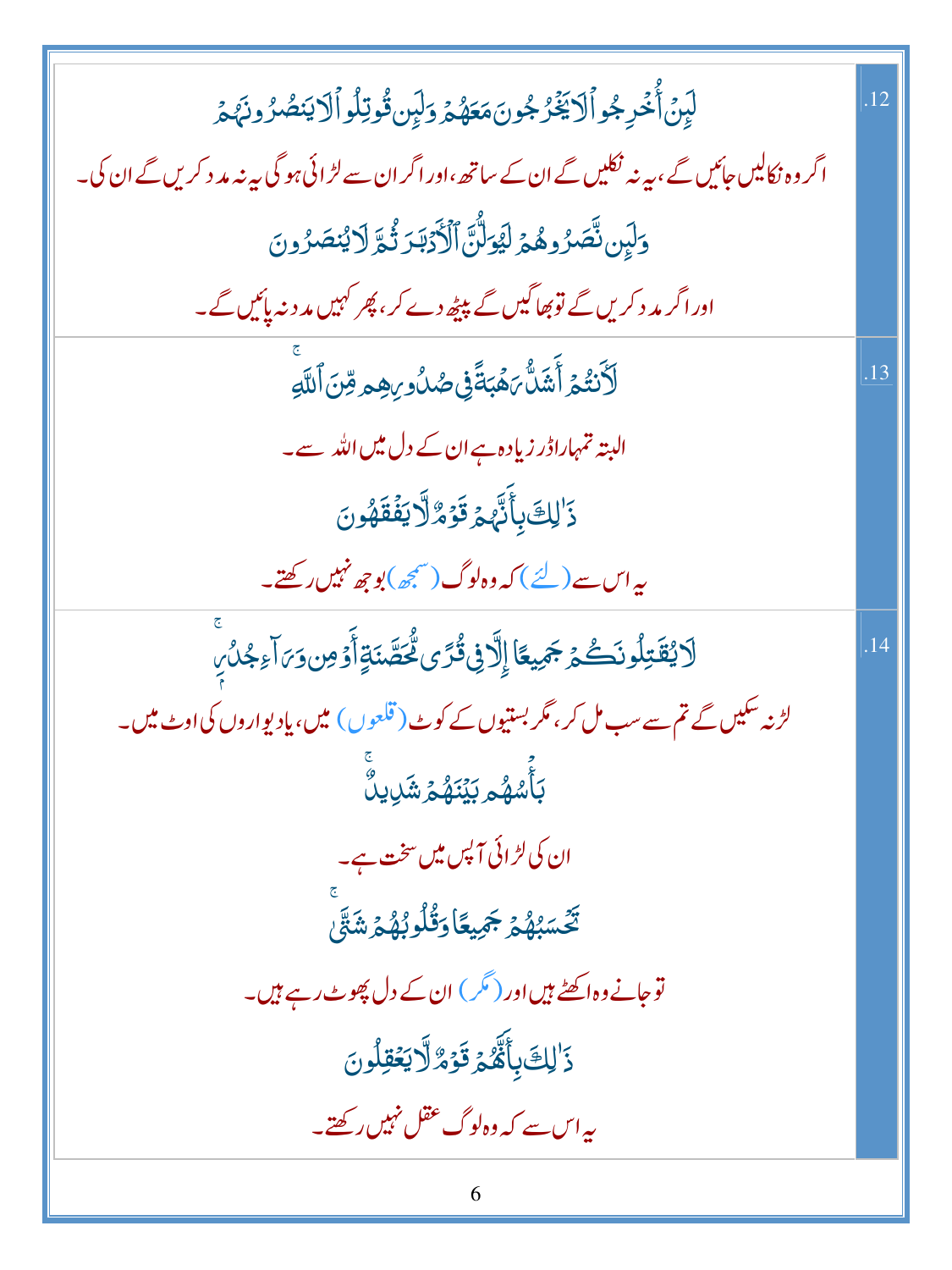| كَمَثَلِٱلَّذِينَ مِن قَبَٰلِهِمُ قَرِيبَّاۚذَاقُواۡوَبَالَأَمۡرِهِمۡ                          | .15 |
|------------------------------------------------------------------------------------------------|-----|
| جیسے کہاوت ان کی،جو ہو چکے ہیں ان سے پہلے پاس ہی پچھی سز ااپنے کام کی۔                         |     |
| وَلَهُمْ عَذَابٌ أَلِيمٌ                                                                       |     |
| اور ان کو د کھ کی مار ہے۔                                                                      |     |
| ؘػڡؘ <sup>ؿ</sup> ؘڸٱڵۺ۠ۜؽڟڹۣٳؚۮ۬ۊؘؘڶڶڶۣڷٳۭٮ۫ڛڹٱڪۘڡؙٛۮ                                         | .16 |
| جیسے کہاوت شیطان کی، جب کیے انسان کو، تومنکر ہو۔                                               |     |
| فَلَمَّا كَفَرَ قَالَ إِنِّي بَرِيَّ وُّمِّنكَ إِنِّيَ أَخَاثُ ٱللَّٰهَ مَبَّ ٱلْعَلَمِينَ     |     |
| پھر جب وہ منکر ہوا،کیے میں الگ ہوں تجھ سے،میں ڈر تاہوں اللہ سے جورب سارے جہان کا۔              |     |
| فَكَانَ عَقِبَتَهُمَآ أَنَّهُمَا فِى ٱلتَّارِ خَلِلَةِنِ فِيهَا                                |     |
| پھر آخر (انجام)ان دونوں کا یہی کہ وہ دونوں ہیں آگ (جہنم ) میں،سد ار ہیں اس میں۔                |     |
| <u>وَذَٰ لِكَ جَرَآ ؤُ</u> اۡ ٱلظَّٰلِمِينَ                                                    |     |
| اور یہی ہے سز اگنہگاروں کی۔                                                                    |     |
| يٓٵٞؿ۠ؠؘٵٱڷۜڹؚؠڹۦؘٳڡؘڹؙۅٱٱتَّقُوٱٱللَّهَ وَلۡتَنڟۢۯؘ نَفۡسٌ مَّاقَلَّمَتۡ لِغَلِّ              | .18 |
| اے ایمان دالو! ڈرتے رہو اللہ سے اور جاہیئے دیکھ لے کوئی جی (ہر شخص) کیسا بھیجاہے کل کے واسطے ؟ |     |
| وَأَتَّقُو أَأَللَّهَ                                                                          |     |
| اور ڈر تے رہو اللہ سے۔                                                                         |     |
|                                                                                                |     |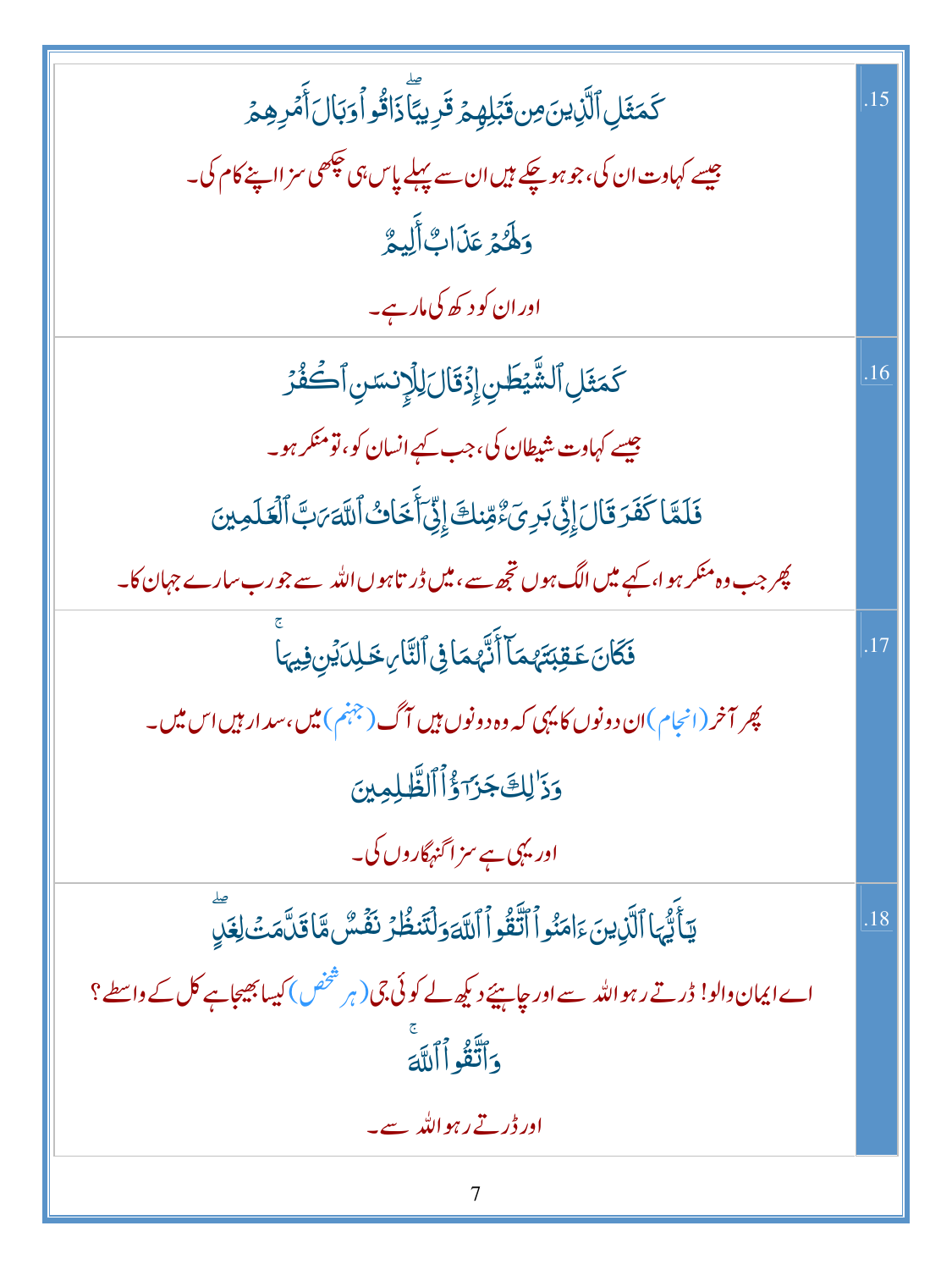| إِنَّ اللَّهَ خَبِيرُ بِمَاتَعُمَلُونَ                                                                |     |
|-------------------------------------------------------------------------------------------------------|-----|
| بے شک اللہ کو خبر ہے جو کرتے ہو۔                                                                      |     |
| وَلَاتَكُونُواْكَالَّلْإِينَ نَسُواْ اللَّهَ فَأَنسَنهُمْ أَنفُسَهُمْ                                 | .19 |
| اور مت ہوویسے جنہوں نے بھلادیااللہ کو، پھراس نے بھلادیئے اُ ن کوان کے جی (اپنے آپ سے)۔                |     |
| أُوْلَٰٓبِكَ هُمُ ٱلْقَسِقُونَ                                                                        |     |
| وہ لوگ وہی ہیں بے حکم۔                                                                                |     |
| ڶايَسۡتَوِىٓأَصۡحَبُٱلتَّارِوَأَصۡحَبُٱلۡبَٰٓآغَ                                                      | .20 |
| برابر نہیںلوگ دوزخ کے اور بہشت کے۔                                                                    |     |
| أَصْحَبُ الْجُنَّةِهُمُّ الْفَآبِزُونَ                                                                |     |
| بہشت کے لوگ وہی ہیں مر اد کو پہنچے۔                                                                   |     |
| ڶٷآنزَلْنَاهَنَااٱلْقُرْءَانَ عَلَىٰ جَبَالٍ لَّرَأَيۡتَهُ خَشِعًا مُّتَصَلِّعًا قِنۡ خَشۡيَةِٱللَّهِ | .21 |
| اگر ہم اتارتے ہہ قر آن ایک پہاڑ پر،توٹو دیکھتادب جاتا(اور) پھٹ جاتااللہ کے ڈر سے۔                     |     |
| وَتِلۡكَ ٱلۡكَمۡقَلُ نَضۡرِبُهَالِلتَّاسِ لَعَلَّهُمۡ يَتَفَكَّرُونَ                                  |     |
| اور بیہ کہاو تیں ہم ساتے ہیں لو گوں کو، شاید وہ دھیان (غور و فکر) کریں۔                               |     |
| ۿؘۊٱڶلَّهُٱلَّذِىلَّآإِلَهَٳ۪ڵۘٱۿۄٙ                                                                   | .22 |
| وہ اللہ ہے جس کے سوابند گی نہیں کسی کی،                                                               |     |
| 8                                                                                                     |     |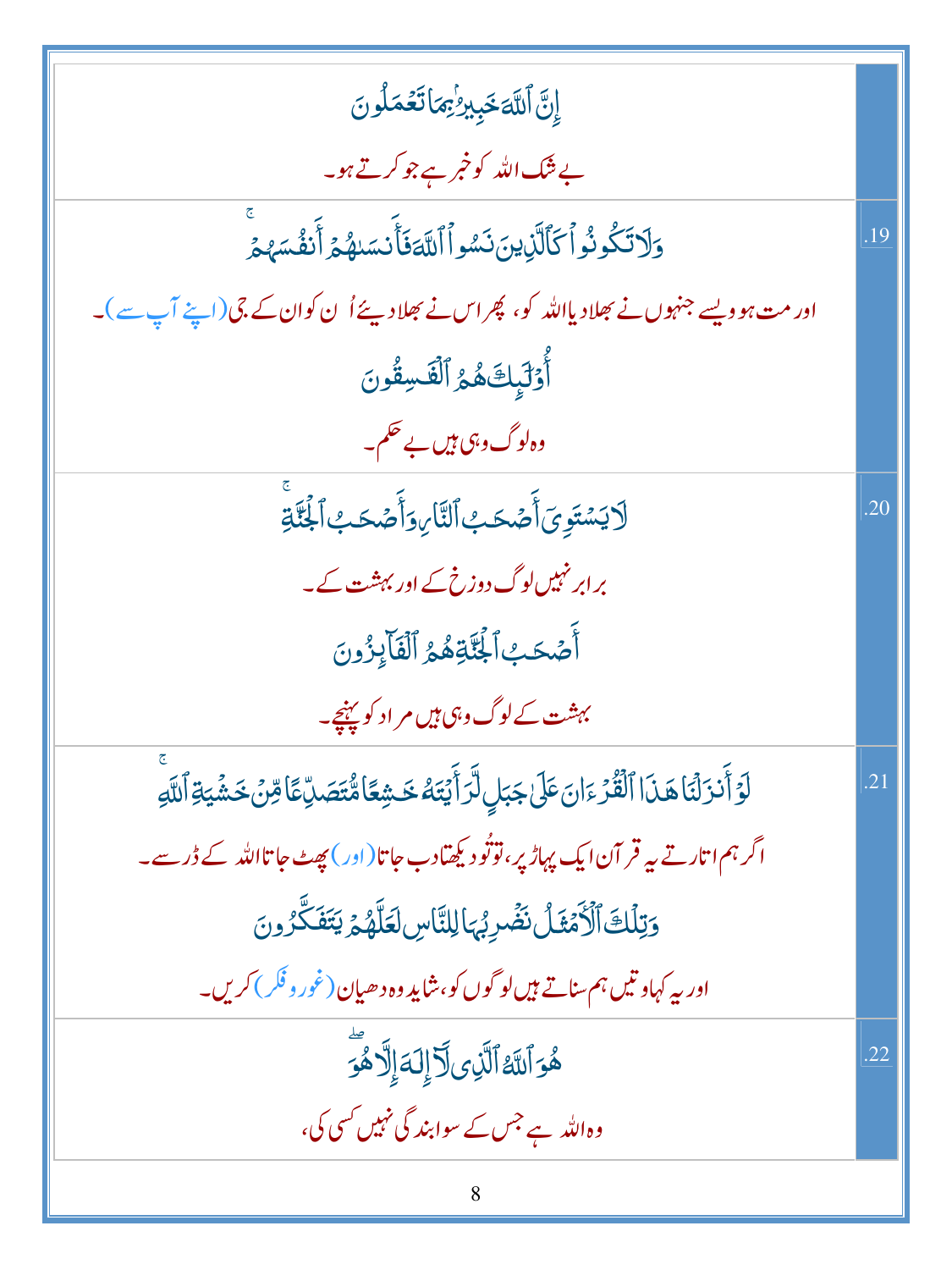| عَلِمُ ٱلۡغَيۡبِ وَٱلشَّهَلَاةِ                                                                    |     |
|----------------------------------------------------------------------------------------------------|-----|
| جانتاہے جھیلادر کھلا،                                                                              |     |
| هُوَ ٱلرَّحْمَٰنُ ٱلرَّحِيمُ                                                                       |     |
| وہ ہے بڑامہر بان رحم والا۔                                                                         |     |
| ۿؘۏٱللَّهُٱلَّٰٓڶؚ؈ڷؖٲٳ۪ڶڡؘٳ۪ڵۗٲۿۏ                                                                 | .23 |
| وہ اللہ ہے! جس کے سوابند گی نہیں کسی کی،                                                           |     |
| ٱلۡعَلِكُ ٱلۡقُلُّوسُ ٱلسَّلَـمُ ٱلۡوَٰٓمِنُ ٱلۡهُٰٓمِنَىٰ ٱلۡعَزِيزُ ٱلۡجَٰٓبَاٰ ۗ ٱلۡمُتَكَبِّرُ |     |
| وه باد شاه پاک ذات چنگامان دیتا پناه میں لیتاز بر دست دیاؤوالا صاحب بڑائی کا۔                      |     |
| <i>ۺڹٛڂڹ</i> ؘٲڷؘڸ <sub>ٙڮ</sub> عَمَّاێٛۺ۫ٚڔڪُونَ                                                 |     |
| پاک ہے اللہ اسسے جو شریک بتاتے ہیں۔                                                                |     |
| هُوَ ٱللَّهُ ٱلۡخَلِنُ ٱلۡبَارِئُ ٱلۡمُصَوِّرَ                                                     | .24 |
| وہ اللہ ( <sub>ن</sub> ی) ہے بنانے (تخلیق کرنے )والا نکال کھڑ اکر تاصورت کھینچ <sub>ی</sub> ا،     |     |
| لَهُ ٱلْأَسْمَاءُ ٱلْمُسْمَىٰ                                                                      |     |
| اسی کے ہیں سب نام خاصے۔                                                                            |     |
| يُسَبِّحُ لَهُمَا فِي ٱلسَّمَىَ تِ وَٱلْأَمَْضِ                                                    |     |
| اس کی پاکی بولٹا(تشبیح کر تا)ہے جو <del>پ</del> چھ ہے آس <b>انوں میں اور زمین میں ،</b>            |     |
| 9                                                                                                  |     |